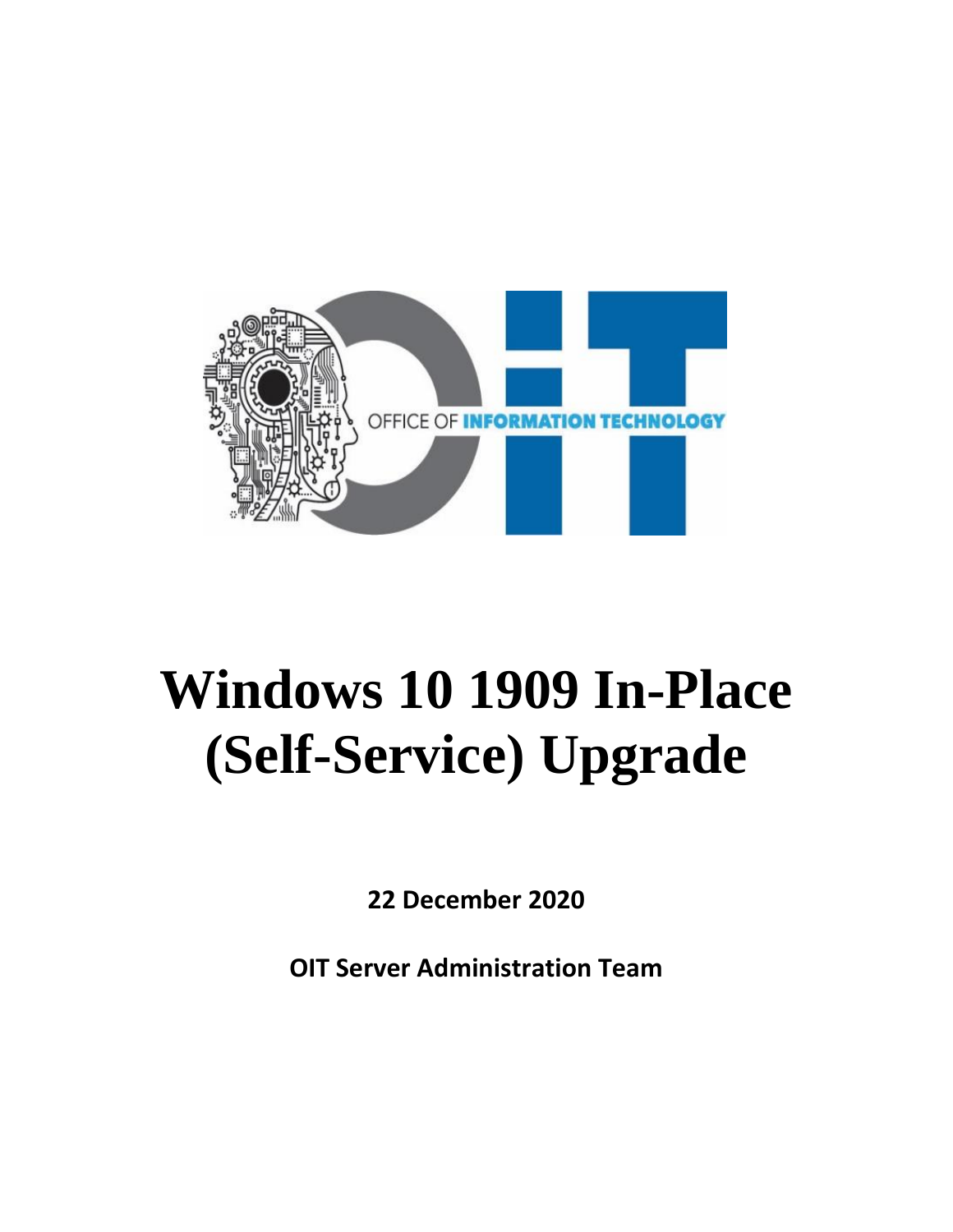



#### **Summary**

The Office of Information Technology is requiring that all Windows 10 laptops, desktops and tablets are upgraded to Microsoft Windows 10 Version 1909 starting Monday January 4<sup>th</sup>, 2021. Any user with a managed Prince George's County computer (laptop, desktop, or tablet) currently running any version of Windows 10 below version 1909 will be required to run the in-place upgrade directly from Software Center; **no phone call or appointment with OIT is necessary!** The upgrade can be run from any location with internet access such as county offices or at home. VPN connectivity is not required.

The upgrade can take approximately 1-2 hours to complete, and your workstation will not be useable during this time. Your computer may reboot a few times during the upgrade. Please let the upgrade run without interruption and do not shutdown or restart the device during this process. The upgrade can be done at any time during this period, preferably at the end of your workday as the process can take a few hours, so plan accordingly.

If you encounter problems with the upgrade, please open a trouble ticket with the Service Desk by calling 301-883-5322.

#### **Before you Upgrade...**

Please keep the following in mind when upgrading your assigned computer to Windows 10:

- **Back up your data first:** While the upgrade is designed to keep your applications and data intact, data loss is always possible, so we strongly recommend backing up your data before you run the upgrade. You can use any backup method you prefer, but OIT recommends backing your data up to the cloud using the OneDrive in your Office 365 account. OIT cannot restore any data lost in the upgrade process.
- **The upgrade can be run locally on the County network or over the Internet:** Your computer will need to be physically connected (via ethernet cable) to the Prince George's County network or connected to the internet via wireless or ethernet at home to complete the upgrade.
- **Give it time:** The full upgrade process usually takes between **1-2 hours**, during which you won't be able to use your computer. Please ensure there's adequate time for the upgrade to finish, and don't shut off the computer or disconnect it from the network while the upgrade is running. We recommend kicking it off before you leave work for the day. Your upgrade will continue to run and will be ready for you first thing in the morning with minimal interruption to your workday.
- **Availability:** The upgrade will be available between Monday January 4th, 2021 and Friday February 26th, 2021. It can be done any day during this period, preferably at the end of your workday as the process takes a few hours.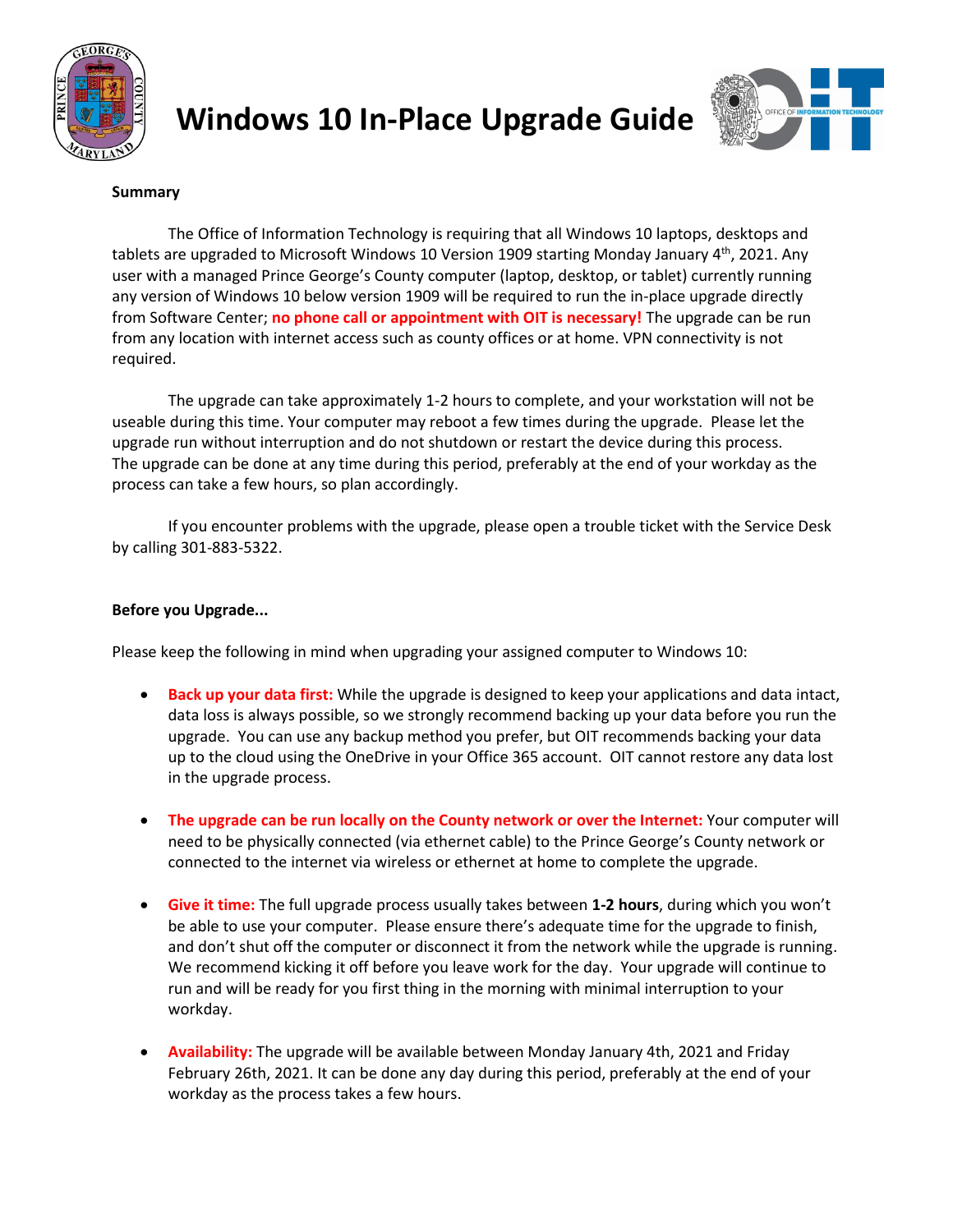



|                                                       | 1909 Upgrade<br><b>Availability Date</b> |
|-------------------------------------------------------|------------------------------------------|
| <b>Agencies</b>                                       |                                          |
| BLC, BOE, CCOP, CLK, CVC, DFS, DHCD, DOE, DPIE, DPWT, |                                          |
| DSS, EDC, EPG, LAW, OCR, OCS, OCT, OEA, OHRM, OHS,    |                                          |
| OIT, OPB, RA, SC                                      | January 4, 2021                          |
| CCL, CCT, CEX, DOC, FD, FIN, HLT, HRC, MDC, OMB, PD,  |                                          |
| SAO, SHF                                              | January 18, 2021                         |

- **Don't delay:** Devices are required to be upgraded ASAP in order to continue to receive critical security patches and feature updates in the future.
- **Shared Devices:** Departmental computers that aren't assigned to a specific user—such as front desk, adjunct, or other shared-use computers—can be upgraded, as well, but please keep in mind that multiple users may need to back up their data before the upgrade process is started. Please consult with your coworkers before upgrading these devices!

#### **Minimum Requirement to Start Windows 10 In-Place Upgrade**

- Eligible User Desktops, Laptops or Tablets must be running Windows 10 version 1903 or lower.
- User Desktops, Laptops or Tablets must be connected to the Prince George's County Network using ethernet cable or remotely over the internet using ethernet or wireless. Ethernet is preferred.



• User Desktops, Laptops or Tablets A/C Power must be physically connected to a Power Outlet (if computer is on battery, the upgrade will not run).

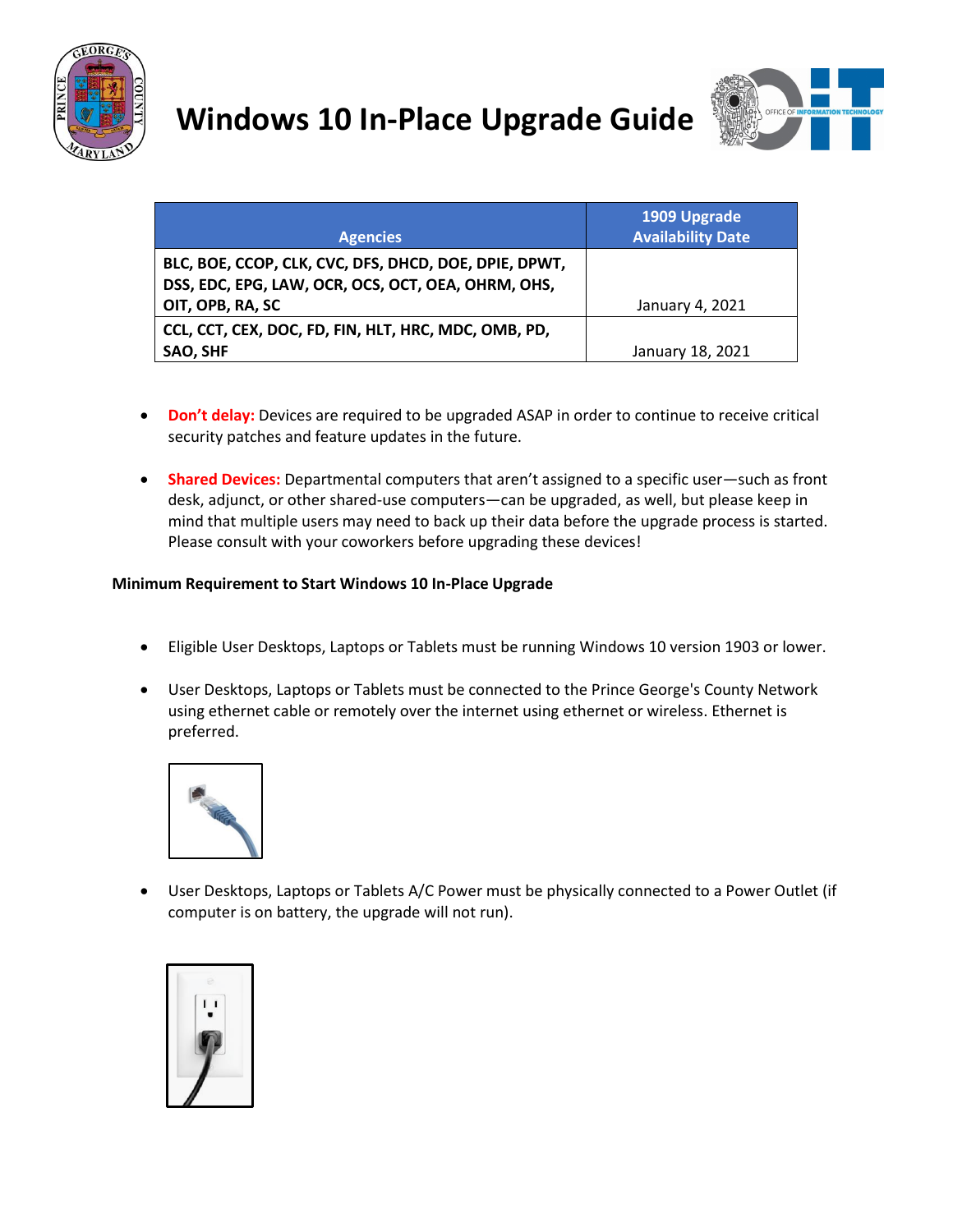



#### **How to Upgrade**

The Windows 10 upgrade is available from Software Center on all managed computers running Windows 10 1903 or lower (*Windows 7 devices are not eligible*).

- 1) First check to see if your Windows 10 operating System is eligible:
	- a. From the start menu click the search icon and type **winver** and press enter. When you see the Run command option as shown below, click on it.



b. If your Windows 10 version is listed as **1903 or lower** your device is eligible to be updated. See the figure below for the yellow highlight of where to find the version.



- 2) If your device is eligible to be upgraded, you can complete the Windows In-Place Upgrade using the following methods:
	- a. **Upgrade Notification:** You will receive a notification (like the example shown below) from Software Center informing you that Critical software maintenance must be completed on your computer by a deadline date.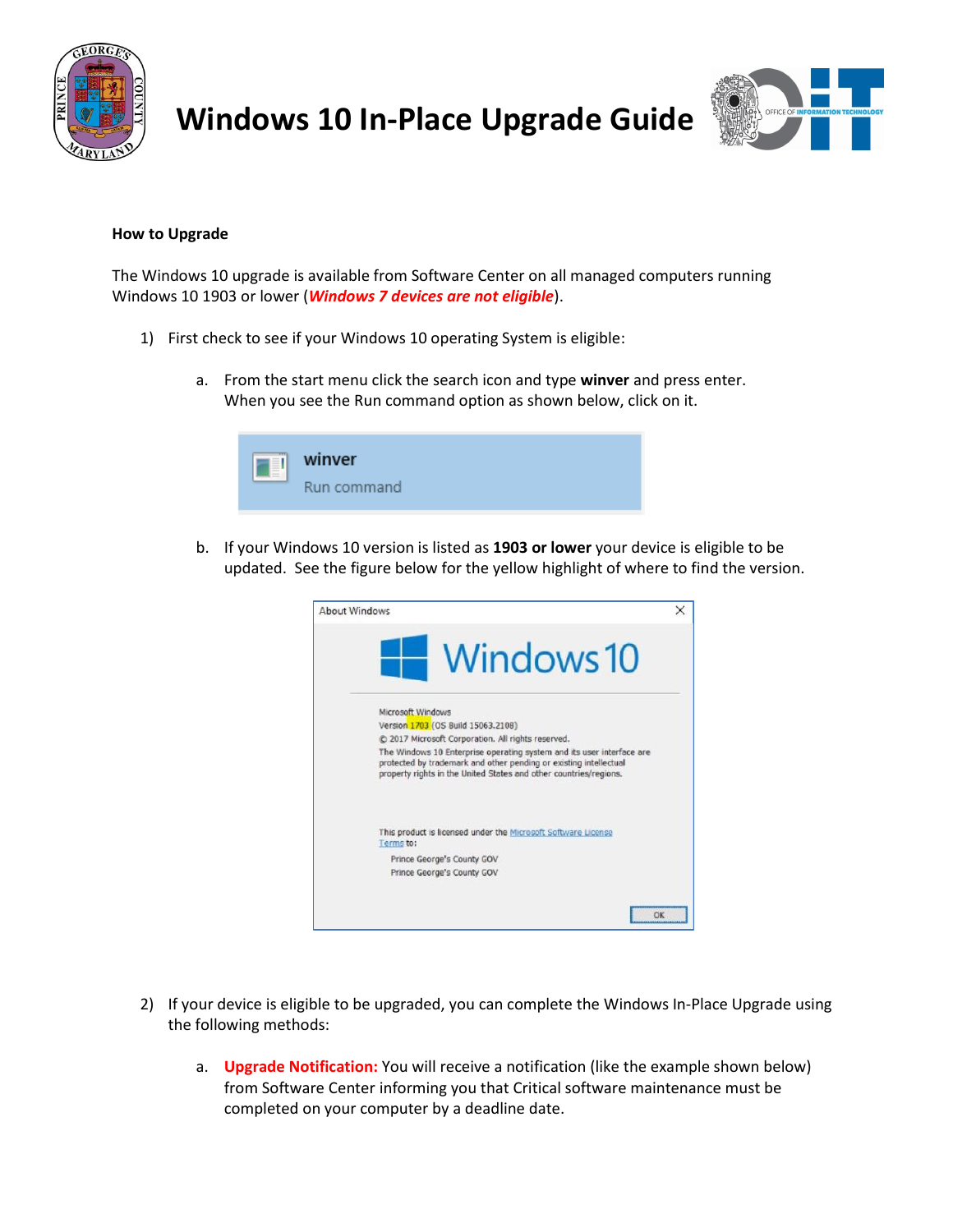



| Software Center                                                                                                            |  |
|----------------------------------------------------------------------------------------------------------------------------|--|
| <b>Prince Georges County</b>                                                                                               |  |
| Critical software maintenance must be completed on your computer after<br>1/20/2020 at 9:33 AM.                            |  |
| Windows 10 1809 In-Place Upgrade                                                                                           |  |
| The installation might take several hours and your computer might restart several times.                                   |  |
| The required changes will be applied after the deadline shown above, or you can have Software<br>Center apply the changes: |  |
| ◉ Right now (recommended)                                                                                                  |  |
| Outside my business hours Configure my business hours                                                                      |  |
| Snooze and remind me: Later                                                                                                |  |
| OK                                                                                                                         |  |

You will have 3 options available to you:

- Right now (Install will start immediately).
- Outside my business hours (This will let you configure and schedule the install outside your business hours).
- Snooze and remind me later (You can postpone the install to a later time).

*You will have the ability to postpone the upgrade until the Installation deadline in the upgrade notification. If your machine is not upgraded by the deadline date, it will automatically start the upgrade process during the afterhours maintenance window.*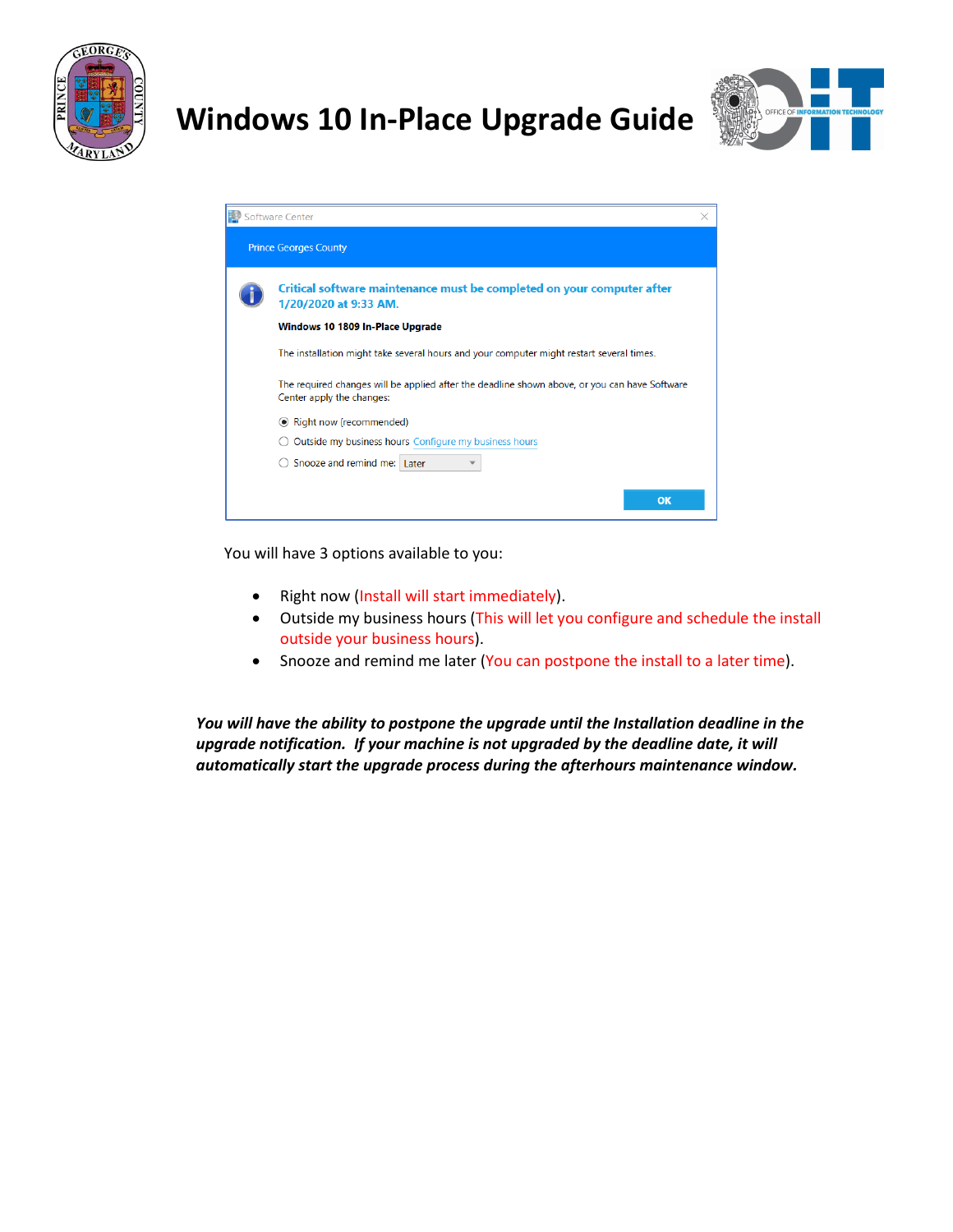



b. **Self-Service Installation:** Simply open **Software Center** from the Start menu and click the Operating Systems tab on the left. Next click the install button under the Windows 10 1909 In-Place Upgrade, and then click "Install" (see screenshots below).

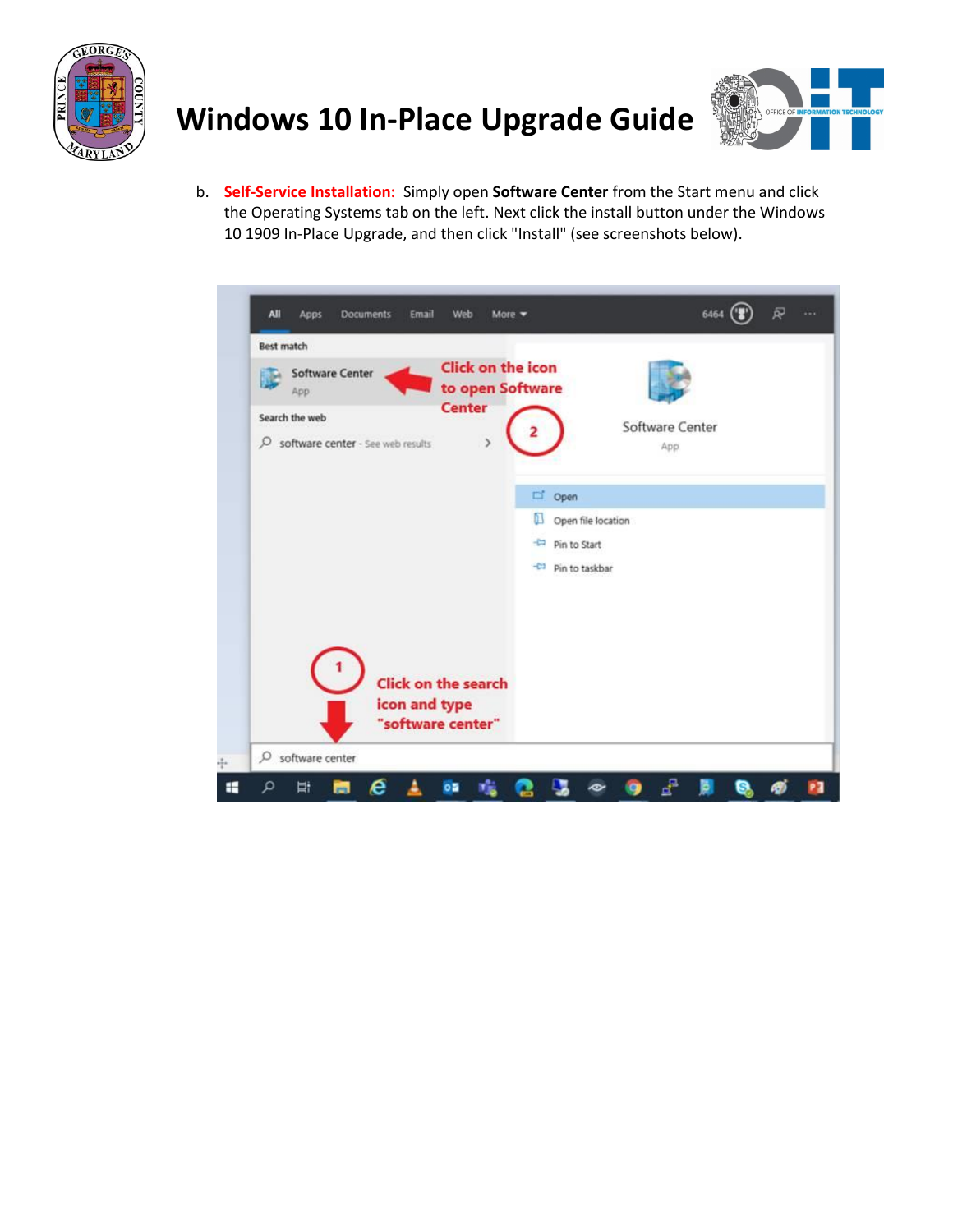



Software Center

| <b>Prince Georges County</b>                  |                                                                                                       |  |  |
|-----------------------------------------------|-------------------------------------------------------------------------------------------------------|--|--|
| Applications                                  | Operating Systems > Operating system details                                                          |  |  |
| $\sigma$ Updates                              | 3<br>Windows 10 1909 In-Place Upgrade                                                                 |  |  |
| □ Operating Systems   1                       | 氲                                                                                                     |  |  |
| $\blacktriangleright$ Installation status     | <b>Install</b><br>4                                                                                   |  |  |
| 5 Device compliance                           |                                                                                                       |  |  |
| <b><math>\boldsymbol{\phi}</math></b> Options | Running this will upgrade your machine to Windows 10 1909, preserving your<br>applications and files. |  |  |
|                                               | Status: Available                                                                                     |  |  |
|                                               | Date published: 11/30/2020                                                                            |  |  |
|                                               | Restart required: Yes<br>Download size: 6000 MB<br>Estimated time: 240 minutes                        |  |  |
|                                               | Total components: 1                                                                                   |  |  |
|                                               |                                                                                                       |  |  |
|                                               |                                                                                                       |  |  |